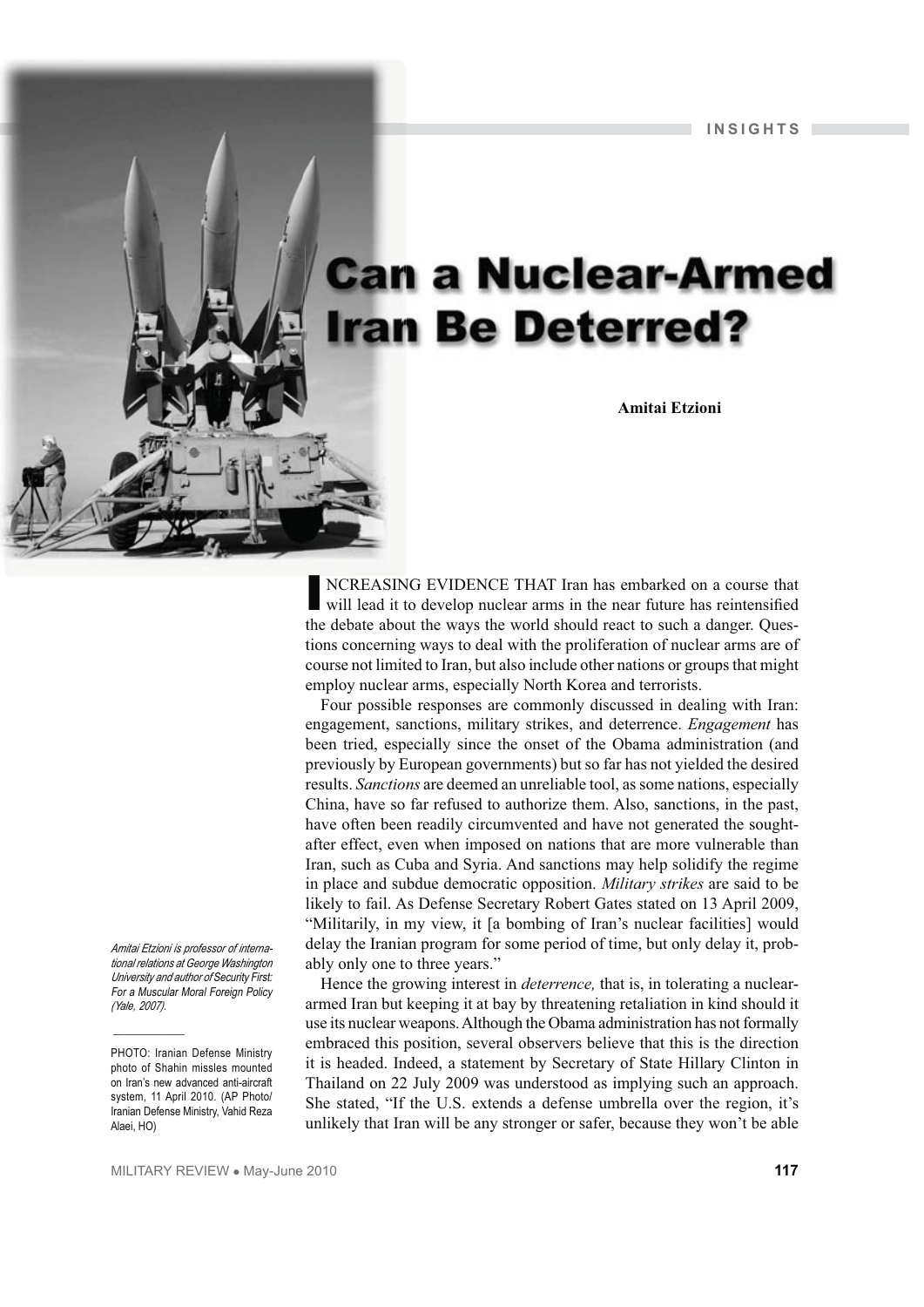# *Rationalist champions of deterrence often draw on the same assumption as mainline economists do: that people* **are** *rational.*

to intimidate and dominate, as they apparently believe they can, once they have a nuclear weapon." In an interview with the *Wall Street Journal* on 5 March 2010, Zbigniew Brzezinski, the former National Security Advisor, also called for such an umbrella as the way to deal with Iran.

Retired General John Abizaid, former head of U.S. Central Command, put it as follows: "We need to make it very clear to the Iranians, the same way we made it clear to the Soviet Union and China that their first use of nuclear weapons would result in the devastation of their nation. I don't believe Iran is a suicide state. Deterrence will work with Iran."

Fareed Zakaria, the editor of *Newsweek International*, a *Washington Post* columnist, and a frequent TV commentator, is a leading advocate of deterrence. In his article "Don't Scramble the Jets," he argues that Iran's religious leaders comprise a "canny (and ruthlessly pragmatic) clerical elite," and that military dictatorships like the one that is now forming in Iran "are calculating. They act in ways that keep themselves alive and in power. That instinct for self-preservation is what will make a containment strategy work." Among academics, Columbia University professor Kenneth Waltz has written that "It would be strange if Iran did not strive to get nuclear weapons, and I don't think we have to worry if they do. Because deterrence has worked 100 percent of the time. After all, we have deterred big nuclear powers like the Soviet Union and China. So sleep well."

A State Department official, who asked that his name not be used, pointed out that the United States is already providing to its allies in the Middle East countermeasures, such as positioning batteries of Patriot missiles, that might be employed to discourage Iran from using its nukes—but not from acquiring them.

In the following paragraphs, I focus on the question of whether deterrence might work and, if not, what kind of military strike—if any—could have the required effect.

#### **Rational Actors?**

One of the few points on which there is wide agreement is that for deterrence to work, the leaders of the nations that command nuclear arms must be rational. The same holds for terrorists who may acquire nuclear arms one way or another. In effect, a small cottage industry has developed of popular authors and researchers who argue that both heads of states and terrorists do act rationally, and thus fearing retaliation from other nuclear powers—they will not employ their nukes. (To those who may ask, if nations such as Iran do not intend to use their nuclear arms, why would they go through the cost and risk of acquiring them—these rationalist mavens respond by explaining that the nuclear weapons serve these nations by fending off attacks against them.)

Rationalist champions of deterrence often draw on the same assumption as mainline economists do: that people *are* rational. One way economists protect this assumption from obvious criticism is by using one data point to assess both the intentions and the actions of the person involved. Thus, economists have argued that if a person who never drank wine—and had no intention of drinking wine—suddenly purchased a bottle of wine, this must have been a rational choice—because otherwise why would he have bought it? And they state that when a person chooses to become a criminal, he "must have" weighed the pros and cons and made a rational decision that being a criminal was the optimal choice. As Nobel Laureate George Stigler pointed out, "A reason can always be found for whatever we observe man to do," which "turns utility into a tautology."

This approach violates a basic tenet of science that propositions are to be formulated in ways that can be falsified. Using the same academic sleight of hand, the champions of deterrence maintain that whatever the leaders of a nation do is rational, because one can find some reason according to which their actions make sense. However, this line of reasoning would also make dropping nuclear bombs and ignoring the effects of retaliation "rational"—say, because, like Herman Kahn, the leaders believe that their nation will fare better in such a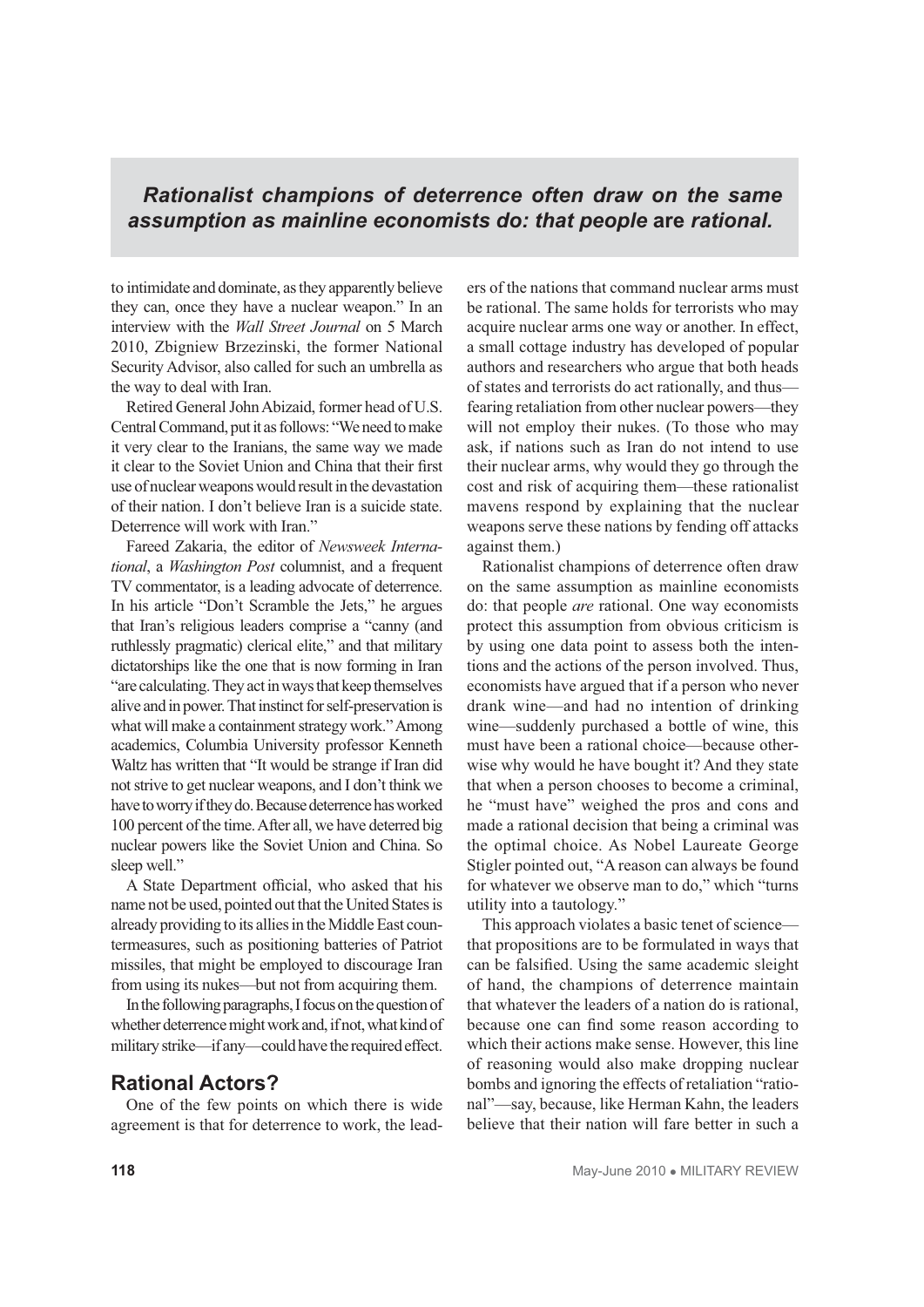war than their enemy, or because such bombing would bring about a rapture that provides a shortcut to heaven.

The champions of deterrence further defend their position by suggesting that the only alternative to being rational is to be irrational, which is treated as tantamount to crazy. They then argue that Iran's leaders, terrorists, and even Kim Il-sung and his son Kim Jong-il are not insane people. They demonstrate this by showing that these leaders react, in sensible ways, to changes in the world around them. For instance, by far the most conciliatory offer made by Iran regarding its nuclear program was made in May 2003, after the U.S. military wiped out Saddam's army within a few weeks with few casualties, something Iran had been unable to do even after an eight-year-long war. It is also when Iran was told in no uncertain terms by the president of the United States that it was on the same short list of members of the "Axis of Evil." In short, Iran had reason to expect to be attacked. Because by these proponents of deterrence, actors can act only either purely rationally or purely irrationally, showing that the leaders of Iran and other rogue states respond to changes in facts and are not insane seems to prove their assertion that they are rational.

Other scholars who have studied terrorism further uphold this line of thinking by explaining that terrorists act strategically and not irrationally. In an article entitled "Deterring Terrorism: It Can Be Done," UCLA professor Robert F. Trager and Columbia doctoral candidate Dessislava P. Zagorcheva observe that "The assertion that terrorists are highly irrational is contradicted by a growing body of literature that shows that terrorist groups . . . choose strategies that best advance them. The resort to terror tactics is itself a strategic choice of weaker actors with no other means of furthering their cause." Further, in "Explaining Suicide Terrorism: A Review History," Stanford professor Martha Crenshaw reports, "There is an emerging consensus that suicide attacks are instrumental in or strategic from the perspective of a sponsoring organization… They serve the political interests of identifiable actors, most of whom are non-states opposing well-armed states. This method is mechanically simple and tactically efficient . . . "



**Iran's Qadr 1 missile is displayed during a military parade to mark the beginning of the 1980-1988 war between Iran and Iraq on 22 September 2009 in Tehran, Iran.**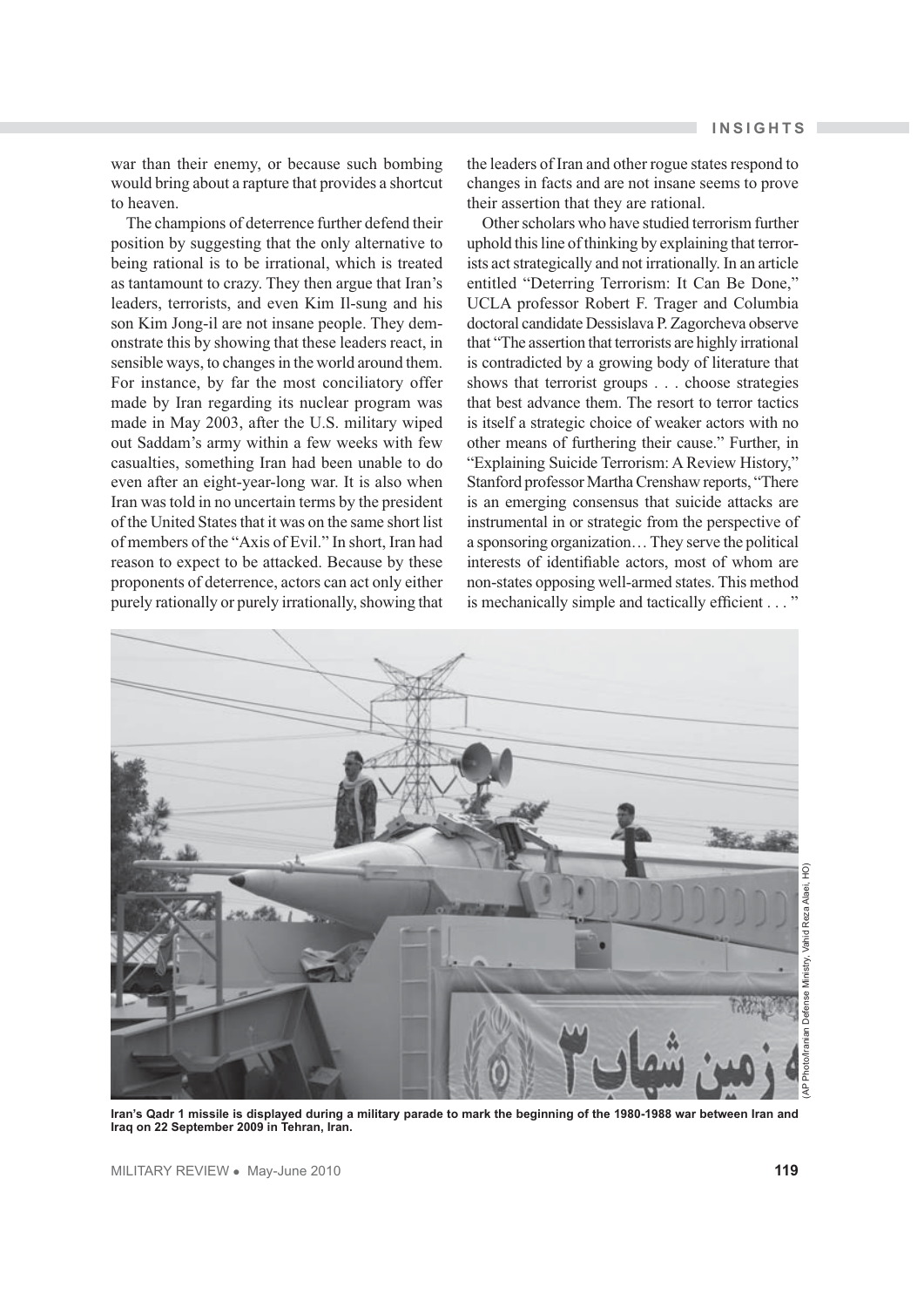The trouble with this line of reasoning is that it makes a jump from showing that the rulers of countries such as Iran and North Korea, as well as terrorists, are not irrational—they have clear goals, find means suitable to their goals, and respond to facts and logic—to assuming that they hence act rationally, and reach the same conclusions as the observers do from changes in facts.

However, leading sociologists, notably Talcott Parsons, have long pointed out that there is a third category of decisionmaking and behavior, which they called "nonrational." This may at first seem like typical academic hair-splitting, a weakness that is rather prevalent among social scientists. In this case, though, it points to a major category of human behavior, where people act in response to deeply held beliefs that cannot be proven or disproven; for instance, their sense that God commanded them to act in a particular manner. People have long shown that they are willing to kill for their beliefs, even if they will die as a result. True, they respond to facts and pressures, but only as long as those factors affect the ways they implement their beliefs—not the beliefs themselves. Thus, a religious fanatic Iranian leader may well believe that God commands him to wipe out Tel Aviv, may calculate whether to use missiles or bombers, and what season to attack, but not whether or not to heed God's command to kill the infidels.

In "Can Iran Be Deterred? A Question We Cannot Afford to Get Wrong," *National Review* Deputy Managing Editor Jason Lee Steorts writes, "[Iran's] religious zealotry causes it to exaggerate the significance of issues that are, objectively speaking, only tangentially related to its interests. The Israeli-Palestinian conflict, for instance, has no direct bearing on Iran's security, but much of the regime sees it as fundamental to Iranian interests and even to Iran's identity as a Muslim nation." This is an example of nonrational, not irrational, thinking.

Nonrational behavior is not limited to one faith. The Israelis, for instance, who have been criticized roundly on many accounts, are usually not considered irrational. But they have a strong Masada complex, which led their forefathers to kill each other and commit suicide, rather than surrender. This is more than an idle piece of history. Many Israelis still hold to this fatalistic belief, further reinforced by the narrative about Samson, who pulled a building

down on himself in order to kill his enemies, and by the strong commitment to "never again" go "like lambs to the slaughter" as Jews did (in the Israeli view) during the Nazi regime. Israelis model themselves after those few Jews in the Warsaw Ghetto who fought the Nazis—despite the fact that they had no chance of winning—until the bitter end. Such beliefs might lead Israel to attack Iran even when rational considerations indicate that such an attack would be extremely detrimental. Such an attack would serve their beliefs and is rational in this technical sense—but the beliefs themselves are based on nonrational commitments that one cannot argue with on the basis of facts and logic, and thus cannot be reliably deterred.

# **Does the Past Predict the Future?**

Related to the rationality thesis is an argument based on the historical record. Waltz writes, "It is now fashionable for political scientists to test hypotheses. Well, I have one: If a country has nuclear weapons, it will not be attacked militarily in ways that threaten its manifestly vital interests. That is 100 percent true, without exception, over a period of more than fifty years. Pretty impressive." In "Containing a Nuclear Iran," Zakaria writes, "Deterrence worked with madmen like Mao, and with thugs like Stalin, and it will work with the calculating autocrats of Tehran."

Such arguments fail on several grounds. First, as we learn in Logic 101, the fact that all the swans you see are white does not prove that there are no black ones. The fact that so far no nukes have been employed (since 1945, after which the deterrence system was instituted) does not prove that no such incident will occur in the future. This is especially true as the number of actors increases and they include a number of fanatics.

Moreover, the historical record reveals several occasions in which nations governed by leaders who are considered far from irrational came dangerously close to nuclear blows. India and Pakistan earned this dubious title several times. John F. Kennedy almost hit the "launch" button during the Cuban Missile Crisis in 1962. Moshe Dayan nearly did as well, readying the Israelis' nuclear arsenal for use in the Yom Kippur War. Mao planned to drop a nuclear bomb on the U.S.S.R. during a 1969 border dispute.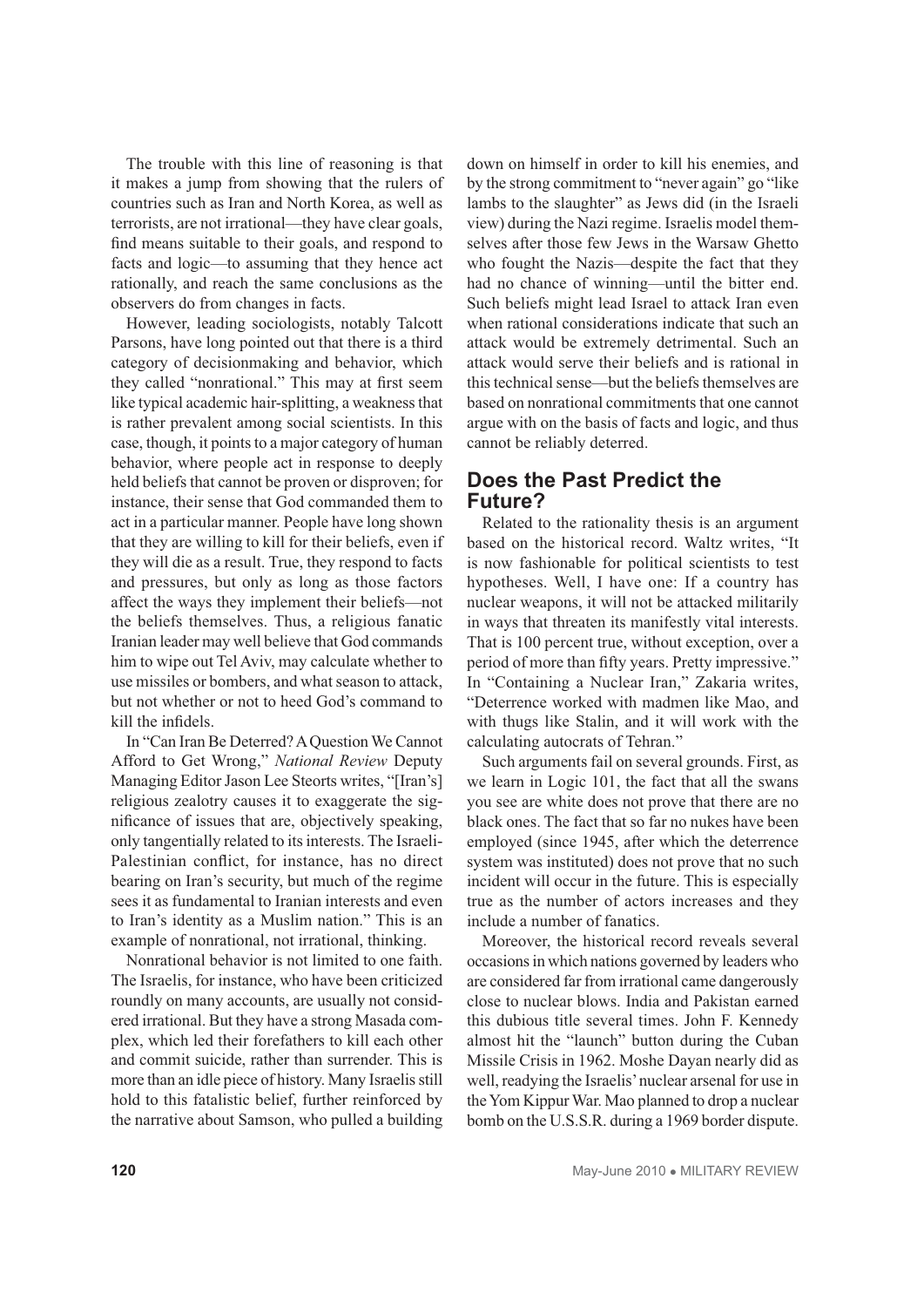

Space Imaging Middle East Space Imaging Middle East

**Nantanz reactor site suspected of housing hidden uranium enrichment operations.**

The pro-deterrence champions point to the same incidents as demonstrating that deterrence did work; after all, the various nations pulled back from the brink, albeit some at the very last moment. However, as I see it, heads of states have shown themselves in the past to be very capable of making gross miscalculations that cost them their lives, their regimes, and all they were fighting for-take Hitler, for instance. Similarly, the Japanese, when they attacked Pearl Harbor, believed that they would be able at least to drive the U.S. out of their part of the world. And both the Germans and the French completely misjudged the course of World War I. History is further littered with numerous, less grand miscalculations, from Bernard Montgomery's "a bridge too far," to Lord Cardigan's charge of the Light Brigade in the Crimean War, to Pickett's charge in the American Civil War. Note that to start a nuclear war, only one miscalculation is required; once an order to strike is executed—there is no room for reconsideration. In contrast, the miscalculations cited required days and months and in some cases years of holding on to the same mistaken

strategy. And still heads of states persisted. In other words, it is many times easier to fall into a nuclear showdown than to carry out a misadventure using conventional weapons.

Above all, there are no iron laws in history. What did not happen before provides no guarantee that it will not happen tomorrow. It is hence rational to apply here the rule that if the potential disutility is very large, avoiding it must govern the decision, even if the probability of suffering that disutility is very low. A simplistic way to highlight this point is to note that rational people will happily accept a bet for \$1 if the probability of winning is 99 out of 100. They will do the same for \$10, and even \$100—but not for \$1,000,000. The reason is that although the probability of losing remains the same and is very small, the cost of losing is so high (assuming those who bet will have to pledge their future income as collateral) that the disutility is so great that it makes sense to refuse such a bet. Only a reckless gambler would accept such a wager. Obviously, the disutility of being attacked with nuclear arms is so high that even if the probability that deterrence will fail is very low,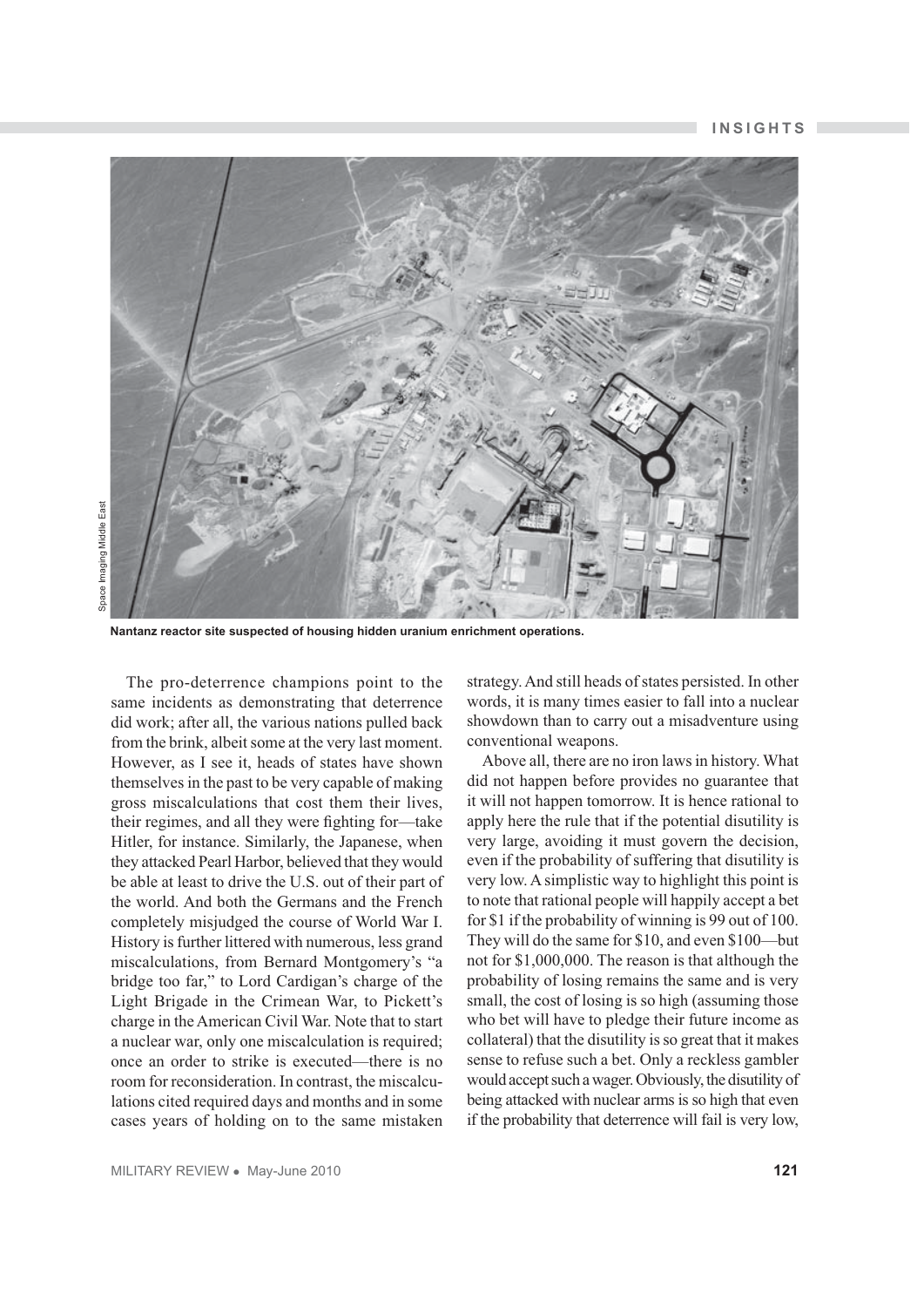it makes sense to go a long way to avoid it. In plain words, we had better be safe than sorry.

I should add that the matter of probabilities is essential here. Many of the champions of deterrence use hedged wording to explain that the risk of attack is very low. In "Terrorism: The Relevance of the Rational Choice Model," George Mason economist Brian Caplan writes, "While millions believe that they earn vast rewards in the afterlife if they engage in terrorism or—better yet—suicidal terrorism, only a handful put their lives on the line."Well, a handful may well suffice. Similarly, when Waltz writes, "I don't notice that many religiously-oriented people act in ways that will result in the massacre of thousands of people. I think people are people. I don't think heavenly rewards motivate very many people," one cannot but note that many hundreds of thousands of people have been slaughtered because of one faith or ideology or another; Armenians by Ottomans, Jews by Hitler, Russians by Stalin, and many more. And even if not "many" people are motivated by heavenly rewards, it did not take many terrorists to bring down the Twin Towers, nor will it take many to place and activate a nuclear device in one of our cities.

Nor can one ignore that terrorists have a nontrivial probability of getting their hands on nukes and finding ways to deploy them. One or more small nukes can be placed in one of the 6,000,000 containers that make their way to the U.S. each year and are only minimally screened, or they can be delivered by one of the more than 2,000,000 recreational boats and small private planes that enter the U.S. each year with next to no oversight (in the case of the boats), and rather attenuated screening (in the case of the small planes). As one Coast Guard commander told me, "The best way to bring a nuke into the U.S. is to put it into a ton of cocaine." In short, given that nobody is really denying that there is small probability of a very great disutility, we had better seek to prevent the proliferation of nukes than grow to learn to live with them.

# **Side Effects: Undermining the Norm**

Clearly the more nations that command nuclear arms, even if one disregards the differences in the mentalities and predispositions of those who now seek nukes compared to older members of the club, the greater the danger that some nation will employ these catastrophic weapons. The champions of deterrence scoff at this danger and stress that rather few nations have acquired nukes over the last decades, in contrast to the fear voiced early in the nuclear age. Thus, President Kennedy observed that soon there might be "10, 15, 20" countries with a nuclear capacity. And C.P. Snow wrote at the time that, unless there was a nuclear disarmament, a nuclear war would be "not a probability but a certainty." Actually, over the decades that followed, a considerable number of countries capable of developing nuclear weapons have refrained from progressing down this road, including Canada, Sweden, Italy, Brazil, Argentina, South Africa, South Korea, and Taiwan.

Although it is true that proliferation has been slower than some initially predicted, those who draw on this fact to claim that we have nothing to worry about disregard the fact that we are at a tipping point at which the old restraining regime may give way to a nuclear free-for-all. For decades, we were able to promote a taboo on nuclear weapons, well depicted in *The Nuclear Taboo* by Brown University professor Nina Tannenwald. Major segments of the population of the world and their leaders embraced the precept that nations should refrain from acquiring nukes, and that giving them up was the desired policy. When President Obama called for a world free of nuclear weapons and promised that the U.S., working with Russia, would move toward zero nukes, he was widely cheered. The taboo is at the foundation of a treaty signed by 189 nations, the Nuclear Non-Proliferation Treaty (NPT). Both the taboo and the treaty were undergirded by various diplomatic and economic measures, as well as some arm-twisting.

In recent years, though, as North Korea thumbed its nose at the NPT and Iran seemed increasingly to move toward developing nuclear weapons, the taboo has weakened and respect for the NPT has waned. Moreover, the champions of deterrence in effect argue that the taboo and treaty are so yesterday, that more and more countries will obtain nukes, and that we ought to get over it, adjust to the world as it is now, and move on. Thus, Texas A&M University professor Michael Desch writes, "If [during the Cold War] we could live with those rogue nuclear states [the Soviet Union and China], which were willing to sacrifice millions of their own people to advance an eschatological ideology, there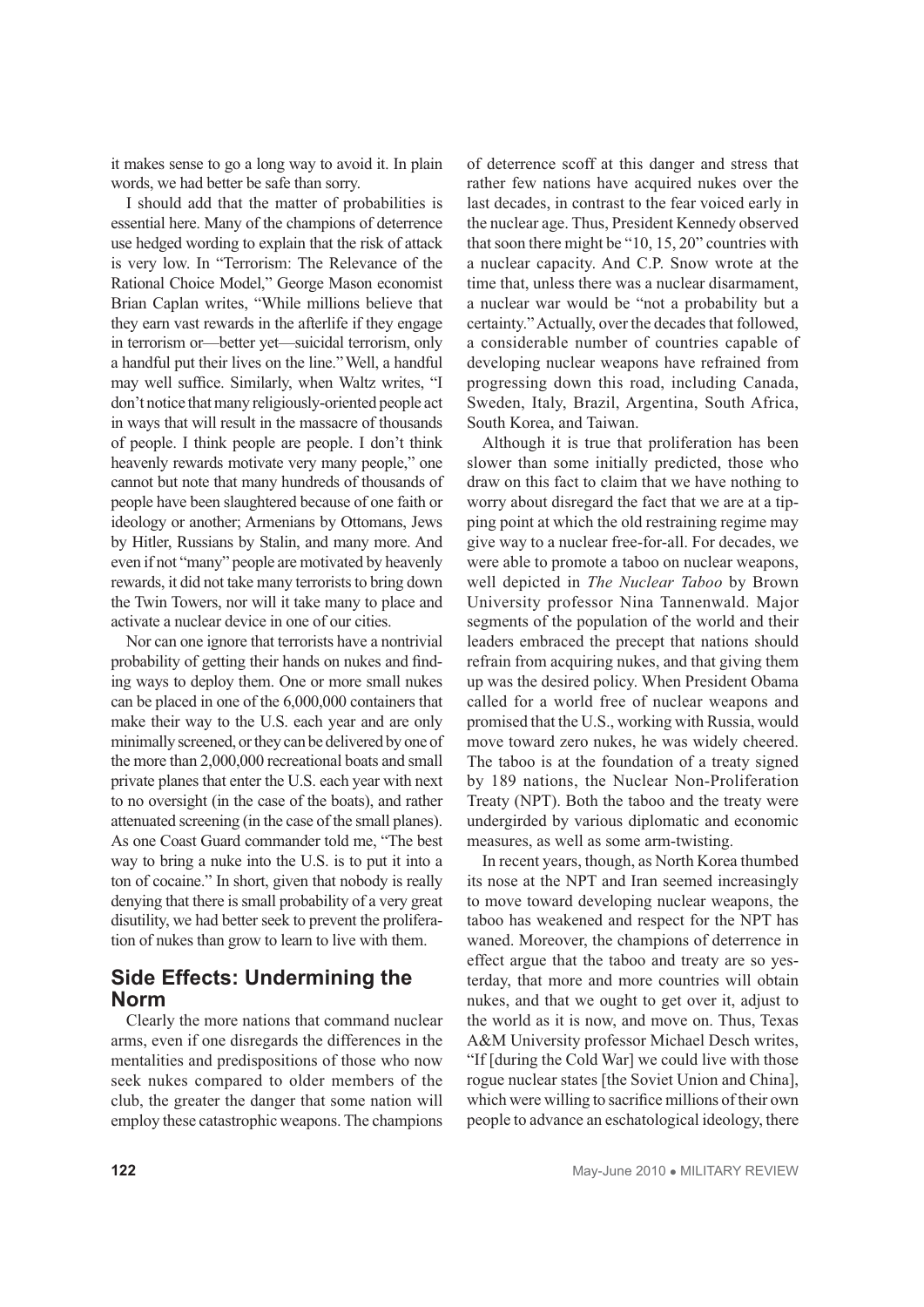# *If Iran can be stopped,… we may be able to save the nuclear abstinence regime.*

is scant reason to think Iran poses a more serious threat . . . To paraphrase the subtitle of Stanley Kubrick's great nuclear satire *Dr. Strangelove*, it might just be time to stop worrying and learn, if not to love, at least to tolerate the Iranian bomb."

As I see it, the taboo and treaty are indeed being tested, but it is too early to write them off. If Iran can be stopped, which in turn would increase the chances that we could pressure North Korea to reconsider its course, we may be able to save the nuclear abstinence regime. In contrast, there is little doubt that if we allow Iran to develop nukes, other nations will seek them, including Saudi Arabia, Egypt and, some believe, even Jordan. Also, as a countermeasure against North Korea, Japan and South Korea would not be far behind if the taboo is broken so flagrantly in the Middle East. Brazil and Argentina may well also follow suit as more and more "important"' nations acquire nukes. In short, applying deterrence to Iran rather than trying to dissuade it from developing nukes in effect entails opening the world to truly large-scale proliferation that would significantly increase the probability of nations coming to nuclear blows and terrorists finding places to get their hands on nukes.

# **Side Effects: Shield and Blackmail**

Even if Iran never drops its nukes on anybody, once it demonstrates that it has acquired them say, by testing them—these weapons would have considerable consequences for our security and that of our allies. Desch correctly reports, "The concern is that once Iran develops a nuclear capability, it would become even more aggressive in supporting terrorist groups like Hezbollah in Lebanon or Hamas in Gaza . . . Finally, many Americans fear that once Iran fields a nuclear weapon, it will become ever more meddlesome in Iraq." The side effects of allowing Iran to obtain nukes are well spelled out by Emanuele Ottolenghi, the executive director of the Transatlantic Institute in Brussels. I hence quote him at some length. He writes–

The fact is that an Iranian bomb would enable Tehran to fulfill the goals of the revolution *without using it*. A nuclear bomb is a force multiplier that, as U.S. President Barack Obama aptly said, constitutes a 'game changer.' Iran's success will change the Middle East forever—and for the worse. Under an Iranian nuclear umbrella, terrorists will be able to act with impunity, and its neighbors will enter into a dangerous arms race. Less understood are the dynamics that will emerge if Iran chooses not to use the bomb against its enemies. It matters little that Tehran may act rationally. If Iran goes nuclear, the Western world will have to negotiate a Middle East Yalta with Tehran—one that may entail a U.S. withdrawal, an unpleasant bargain for the smaller principalities of the Gulf's shores and an unacceptable one for Israel and Lebanon's Christians.

Last but not least is the risk that Iran, or some other rogue nation, will slip a nuke or two to terrorists, or they will obtain one without consent of the leaders with the help of one group or another, such as the Revolutionary Guard. The champions of deterrence argue that it suffices to deter such nations from sharing nukes with terrorists for us to declare that if terrorists use such weapons, we will hold responsible the nation that provided them. However, this argument assumes a much more reliable level of nuclear forensics than we command so far. We may well be unable to determine the source of a bomb, or it will take months, after which striking a nation with nuclear bombs in cold blood may well not seem a very credible counterthreat.

One hardly needs to elaborate any further that even if Iran can be deterred from employing its nukes directly, there are strong reasons to favor an Iran without nukes.

#### **Costs of Prevention**

So far, the discussion has focused on the question of whether an Iran equipped with nuclear arms poses a serious security threat that cannot be reliably deterred by the threat of a second strike. However, even if one agrees that Iran does pose a significant threat, one still must ponder the costs of the only viable alternative to deterrence—a military strike.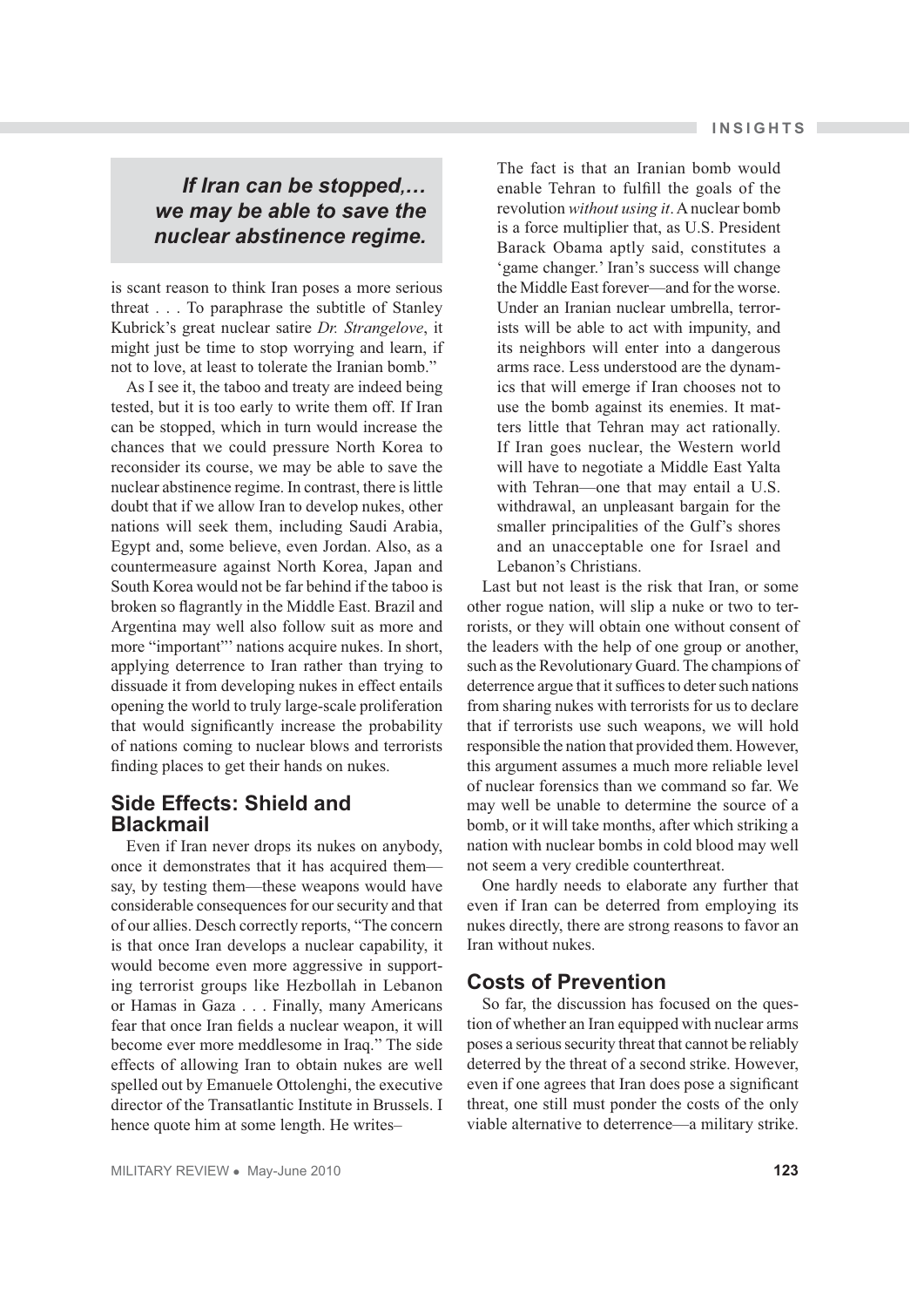# *…even if Iran can be deterred from employing its nukes directly, there are strong reasons to favor an Iran without nukes.*

(We already suggested that engagement and sanctions are unlikely to have the required effect.)

Opponents of a military strike argue that (a) the location of some key sites may not be known; (b) several sites are well protected; (c) some of the sites are in highly populated areas, and bombing them may cause a great number of civilian casualties; (d) in the past, bombing such sites was not very effective, and the bombing might delay the development of nuclear programs only slightly or even lead Iran to accelerate its program in reaction, and refuse all future inspections by the IAEA (International Atomic Energy Agency); (e) some even warn that bombing fully fueled nuclear plants could release radioactive materials into the atmosphere, resulting in disastrous levels of illness, deformity, and death among the population, both immediately and in years to come.

The fact that all these objections deal with bombing nuclear sites points to a *different military option*. It is one that has not been discussed in public so far and at first blush may seem controversial. Note should be hence taken that it has been previously employed, indeed on several occasions. The basic approach seeks not to degrade Iran's nuclear capacities (the aim of bombing) but to compel the regime to change its behavior, by causing ever-higher levels of "pain." It starts with demanding that Iran live up to its international obligations and open up its nuclear sites by a given date, to demonstrate that they are not serving a military program. If this demand is not heeded, the next step would entail bombing of Iran's nonnuclear military assets (such as the headquarters and encampments of the Revolutionary Guard, air defense installations and radar sites, missile sites, and naval vessels that might be used against oil shipments). If such bombing does not elicit the required response, the bombing of select dual-use assets will be undertaken, including key elements of the infrastructure, like bridges, railroad stations, and other such assets, just the way the U.S. did in Germany and Japan in World War II. (The reference is to dual-use assets, that can be

bombed at night, even after proper warning, to minimize civilian casualties, and not to purely civilian targets such as was done in Dresden and Tokyo.) If still more tightening of the screws is needed, Iran could be declared a no-fly zone, the way parts of Iraq were even before Operation Iraqi Freedom in 2003. This kind of military action is akin to sanctions—causing "pain" in order to change behavior, albeit by much more powerful means.

Note that the location of these assets is known, that it matters not if one misses some, that they are not well hidden nor well protected, and bombing them will not unleash radioactive materials. In short, from a strictly targeting viewpoint, they are much less problematic than nuclear sites.

Critics are likely to argue military action will help those in power in Iran to suppress the opposition, or make the opposition support the regime. However, the regime is going all out to repress the opposition anyway, and a weakening of the regime, following the military strikes, may provide an opening for the opposition. Moreover, experience in Cuba, the Dominican Republic, the U.S.S.R., and Burma, among other countries, shows that we tend to exaggerate the likelihood that the opposition will win against brutal domestic regimes. Also, as the head of the reformers made clear to me when I was his guest in Iran in 2002, the reformers do not plan to fold the nuclear program. All this suggests that trying to figure out the vagrancies of Iranian domestic policies should not be allowed to determine our foreign policy when vital national interests are at stake.

 Above all, we cannot delay action much longer if we are to prevent Iran from crossing a threshold after which a military option will become much more dangerous to implement—for us and for them.

# **Legitimacy?**

In considering the way other nations and international institutions, especially the UN, would react to such a policy, one must distinguish between the acts of deciding to exercise a military option and deciding the specific kind of military action it will